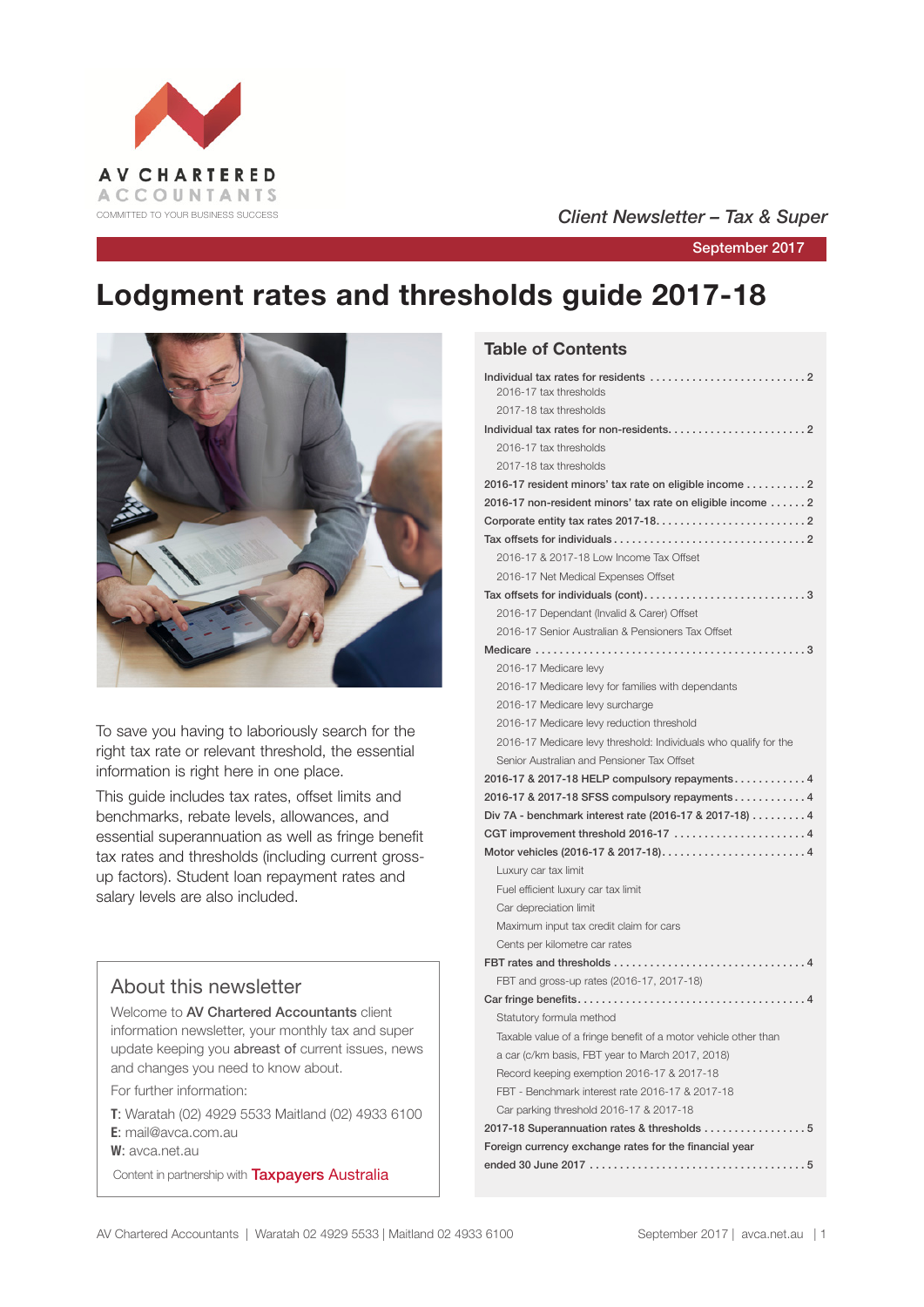## **Individual tax rates for residents**

| 2016-17 tax thresholds   |             |                                                  |  |
|--------------------------|-------------|--------------------------------------------------|--|
| <b>Taxable</b><br>income | Rate<br>(%) | Tax on this inome                                |  |
| $$0 - $18,200$           | 0           | Nil tax payable                                  |  |
| $$18,201 -$<br>\$37,000  | 19          | 19c for each \$1 over \$18,200                   |  |
| $$37,001 - $87,000$      | 32.5        | \$3,572 plus 32.5c for each \$1<br>over \$37,000 |  |
| $$87,001 -$<br>\$180,000 | 37          | \$19,822 plus 37c for each \$1<br>over \$87,000  |  |
| \$180,001 & above        | $47*$       | \$54,232 plus 45c for each \$1<br>over \$180,000 |  |

#### **2017-18 tax thresholds**

| Taxable<br>income       | Rate<br>(%) | Tax on this income                               |
|-------------------------|-------------|--------------------------------------------------|
| $$0 - $18,200$          | 0           | Nil tax payable                                  |
| $$18,201 -$<br>\$37,000 | 19          | 19c for each \$1 over \$18,200                   |
| $$37,001 - $87,000$     | 32.5        | \$3,572 plus 32.5c for each \$1<br>over \$37,000 |
| $$87,001-$<br>\$180,000 | 37          | \$19,822 plus 37c for each \$1<br>over \$87,000  |
| \$180,001 & above       | 45          | \$54,232 plus 45c for each \$1<br>over \$180,000 |

\*2% Temporary Budget Repair Levy removed as of 1 July 2017.

## **Individual tax rates for non-residents**

### **2016-17 tax thresholds**

| <b>Taxable</b><br>income | Rate<br>(9/0) | Tax on this income                               |
|--------------------------|---------------|--------------------------------------------------|
| $$0 - $87,000$           | 32.5          | 32.5c for each \$1                               |
| $$87,001 -$<br>\$180,000 | 37            | \$28,275 plus 37c for each \$1<br>over \$87,000  |
| \$180,001 & above        | $47*$         | \$62,275 plus 45c for each \$1<br>over \$180,000 |

#### **2017-18 tax thresholds**

| <b>Taxable</b><br>income | Rate<br>(%) | Tax on this income                               |
|--------------------------|-------------|--------------------------------------------------|
| $$0 - $87,000$           | 32.5        | 32.5c for each \$1                               |
| $$87,001 -$<br>\$180,000 | 37          | \$28,275 plus 37c for each \$1<br>over \$87,000  |
| \$180,001 & above        | 45          | \$62,685 plus 45c for each \$1<br>over \$180,000 |

#### **2016-17 resident minors' tax rate on eligible income**

| Taxable income  | Tax on this income           |
|-----------------|------------------------------|
| Up to $$416$    | Nil                          |
| $$417 - $1,307$ | 68%* for the part over \$416 |
| \$1,307 & above | 47%* on the entire amount    |
|                 | $\mathbf{x}$ ii $\mathbf{a}$ |

\*Includes 2% Temporary Budget Repair Levy **Note:** LITO not available for certain minor income.

## **2016-17 non-resident minors' tax rate on eligible income Taxable income Tax on this income** Up to  $$416$  34.5%\* on the entire amount  $$417 - $663$   $$143.52 + 68\%$  on the part over \$416 \$664 & above  $47\%$ \* on the entire amount \*includes 2% Temporary Budget Repair Levy

| <b>Corporate entity tax rates 2017-18</b>          | Rate                          |  |  |  |
|----------------------------------------------------|-------------------------------|--|--|--|
| <b>Private and public companies</b>                | 27.5% or 30% <sup>1</sup>     |  |  |  |
| Corporate unit trusts and public<br>trading trusts | 30% or 28.5% <sup>1</sup>     |  |  |  |
| Life Insurance companies                           |                               |  |  |  |
| Ordinary class                                     | 30%                           |  |  |  |
| Complying superannuation class                     | 15%                           |  |  |  |
| <b>Non-profit companies</b>                        |                               |  |  |  |
| First \$416 of taxable income                      | Nil                           |  |  |  |
| Taxable income $$417 - $915^2$                     | 55% of excess<br>over $$4162$ |  |  |  |
| Taxable income \$916 <sup>2</sup> and above        | 30% or 28.5% <sup>1</sup>     |  |  |  |

**1:** The tax rate is reduced to 27.5% for companies that are "small business entities" (SBEs) with an aggregated annual turnover of less than \$10 million from 1 July 2016.

**2:** Upper limit is reduced from \$915 to \$863 for non-profit companies that are SBEs from 1 July 2015.

#### **Tax offsets for individuals**

| 2016-17 & 2017-18 Low Income Tax Offset |                                                  |  |  |
|-----------------------------------------|--------------------------------------------------|--|--|
| Taxable income                          | Tax offset                                       |  |  |
| $$0 - $37,000$                          | \$445                                            |  |  |
| $$37,001 - $66,666$                     | $$445 - (1.5\% \text{ of excess over } $37,000)$ |  |  |
| \$66,667 & above                        | Nil                                              |  |  |

#### **2016-17 Net Medical Expenses Offset**

| Tax offset claimable <sup>1</sup> | Adjusted taxable income                 |
|-----------------------------------|-----------------------------------------|
| 20% of net medical expenses       | Single <sup>2</sup> – \$90,000 or less  |
| exceeding \$2,299                 | Family <sup>3</sup> – \$180,000 or less |
| 10% of net medical expenses       | Single <sup>2</sup> – above \$90,000    |
| exceeding \$5,423                 | Family <sup>3</sup> – above \$180,000   |

**1:** Offset for 2016-17 only available for disability aids, attendant care or aged care.

**2:** Single at 30 June 2017 and no dependent children.

**3:** Has a spouse at 30 June 2017, or dependent children at any time during 2016-17, or both.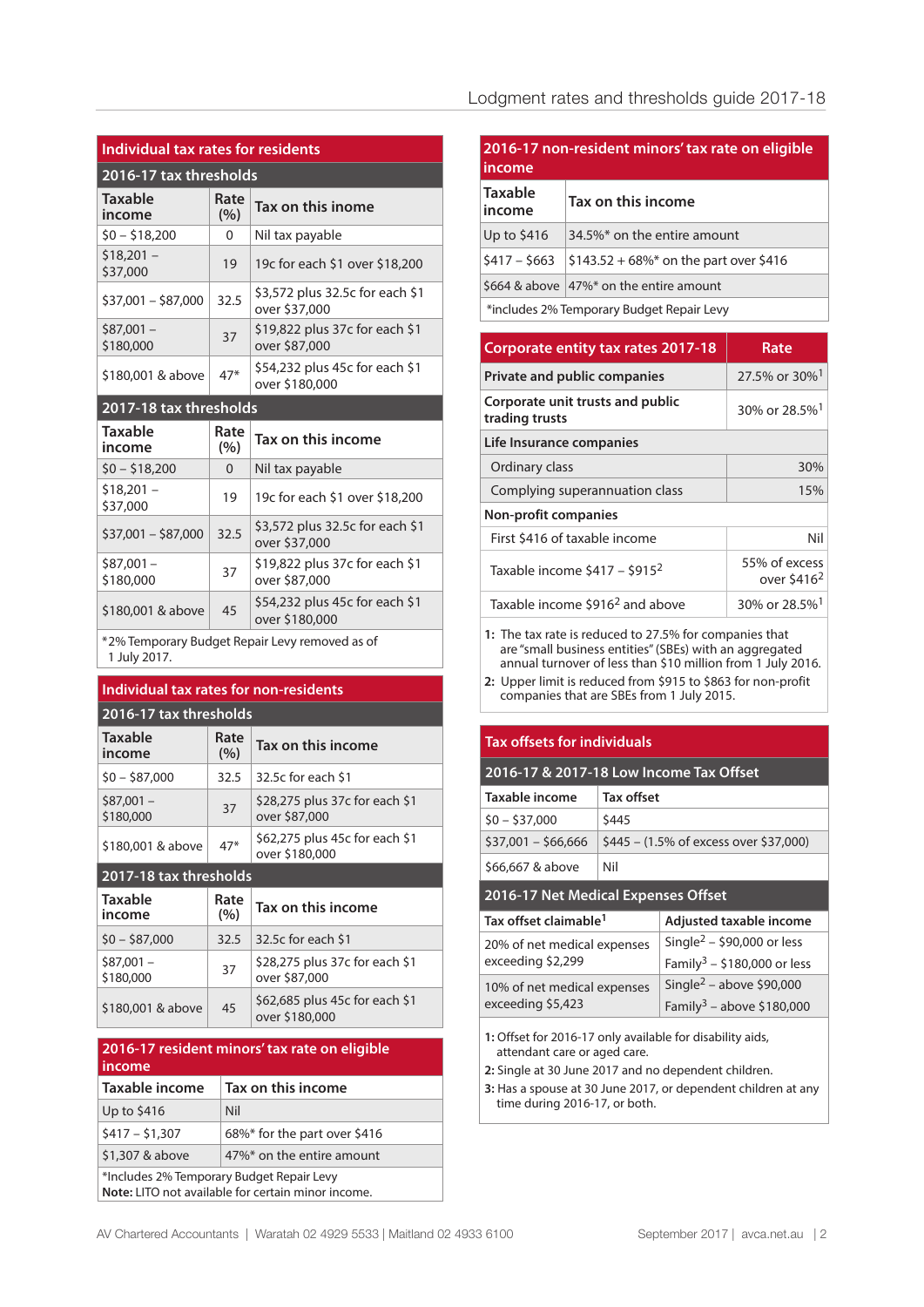| Tax offsets for individuals (cont) |  |  |
|------------------------------------|--|--|
|                                    |  |  |

## **2016-17 Dependant (Invalid & Carer) Offset**

| <b>Adjusted taxable</b><br>income (ATI) is: | <b>Offset amount</b>           |
|---------------------------------------------|--------------------------------|
| \$282 or less                               | $$2.588*$                      |
| $$283 - $10.634$                            | $$2.588* - [(AT] - $282] + 4]$ |
| \$10,634 and above                          | Nil                            |

\*This is the maximum offset. Assumes dependant status maintained for full income year.

#### **2016-17 Senior Australian & Pensioners Tax Offset**

| <b>Family status</b>               | <b>Maximum</b><br>tax offset | Shade-out<br>income<br>threshold | Cut-out<br>income<br>threshold |
|------------------------------------|------------------------------|----------------------------------|--------------------------------|
| Single                             | \$2,230                      | \$32,279                         | \$50,119                       |
| Married or de<br>facto (each)      | \$1,602                      | \$28,974                         | \$41,790                       |
| Separated due<br>to illness (each) | \$2,040                      | \$31,279                         | \$47,599                       |

**Note:** Offset entitlements reduce by 12.5c for each \$1 of rebate income in excess of the shade-out threshold. No entitlement when rebate income reaches the cut-out threshold.

## **Medicare**

#### **2016-17 Medicare levy**

Medicare levy is 2% of an individual's taxable income.

#### **2016-17 Medicare levy for families with dependants**

|                                                                                                                             | Family taxable income \$   |                                                                         |                                  |  |  |
|-----------------------------------------------------------------------------------------------------------------------------|----------------------------|-------------------------------------------------------------------------|----------------------------------|--|--|
| dependants<br>No.of                                                                                                         | <b>Nil levy</b><br>payable | <b>Reduced levy shade-</b><br>in range (10% of<br>excess over nil band) | <b>Normal</b><br>2%<br>payable   |  |  |
| 0                                                                                                                           | To \$36,541                | \$36,542-\$45,676                                                       | \$45,677 &<br>above              |  |  |
| $\mathbf{1}$                                                                                                                | To \$39,897                | \$39,898-\$49,871                                                       | \$49,872&<br>above               |  |  |
| $\overline{2}$                                                                                                              | To \$43,253                | \$42,254-\$54,066                                                       | \$54,067 &<br>above              |  |  |
| 3                                                                                                                           | To \$46,609                | \$45,610-\$58,261                                                       | \$58,262 &<br>above              |  |  |
| 4                                                                                                                           | To \$49,965                | \$49,966-\$62,456                                                       | \$62,457 &<br>above              |  |  |
| 5                                                                                                                           | To \$53,321                | \$53,322-\$66,651                                                       | \$66,652 &<br>above              |  |  |
| 6                                                                                                                           | Tο<br>\$56,6771            | \$56,678 <sup>1</sup> -\$70,846 <sup>2</sup>                            | \$70,847 <sup>2</sup> &<br>above |  |  |
| For more than 6 dependent children and/or students:<br>1: Add \$3,356 per child/student<br>2: Add \$4,195 per child/student |                            |                                                                         |                                  |  |  |

#### **Medicare (cont)**

#### **2016-17 Medicare levy surcharge**

## **Income for MLS purposes1 Single Family2**

| <b>Jundic</b><br>$$0 - $90,000$ |                       | <u>i</u> allilly      |       |
|---------------------------------|-----------------------|-----------------------|-------|
|                                 |                       | $$0 - $180,000$       | $0\%$ |
|                                 | $$90,001 - $105,000$  | $$180,001 - $210,000$ | 1%    |
|                                 | $$105,001 - $140,000$ | $$210,001 - $280,000$ | 1.25% |
|                                 | \$140,001 and above   | \$280,001 and above   | 1.5%  |

**Rate**

**1:** Includes taxable income, reportable fringe benefits, reportable super contributions, net investment losses, exempt foreign income and any net amount subject to family trust distribution tax.

**2:** Threshold increases by \$1,500 for each additional dependent child after the first.

#### **2016-17 Medicare levy reduction threshold**

| Taxable income      | Medicare levy payable       |  |  |
|---------------------|-----------------------------|--|--|
| $$0 - $21.655$      | Nil                         |  |  |
| $$21,655 - $27,068$ | 10% of excess over \$21,655 |  |  |
| \$27,069 & above    | 2% of taxable income        |  |  |

**2016-17 Medicare levy threshold : Individuals who qualify for the Senior Australian and Pensioner Tax Offset** 

| .                   |                             |  |  |
|---------------------|-----------------------------|--|--|
| Taxable income      | Medicare levy payable       |  |  |
| $$0 - $34.244$      | Nil                         |  |  |
| \$34,245 - \$42,805 | 10% of excess over \$34,244 |  |  |
| \$42,806 & above    | 2% of taxable income        |  |  |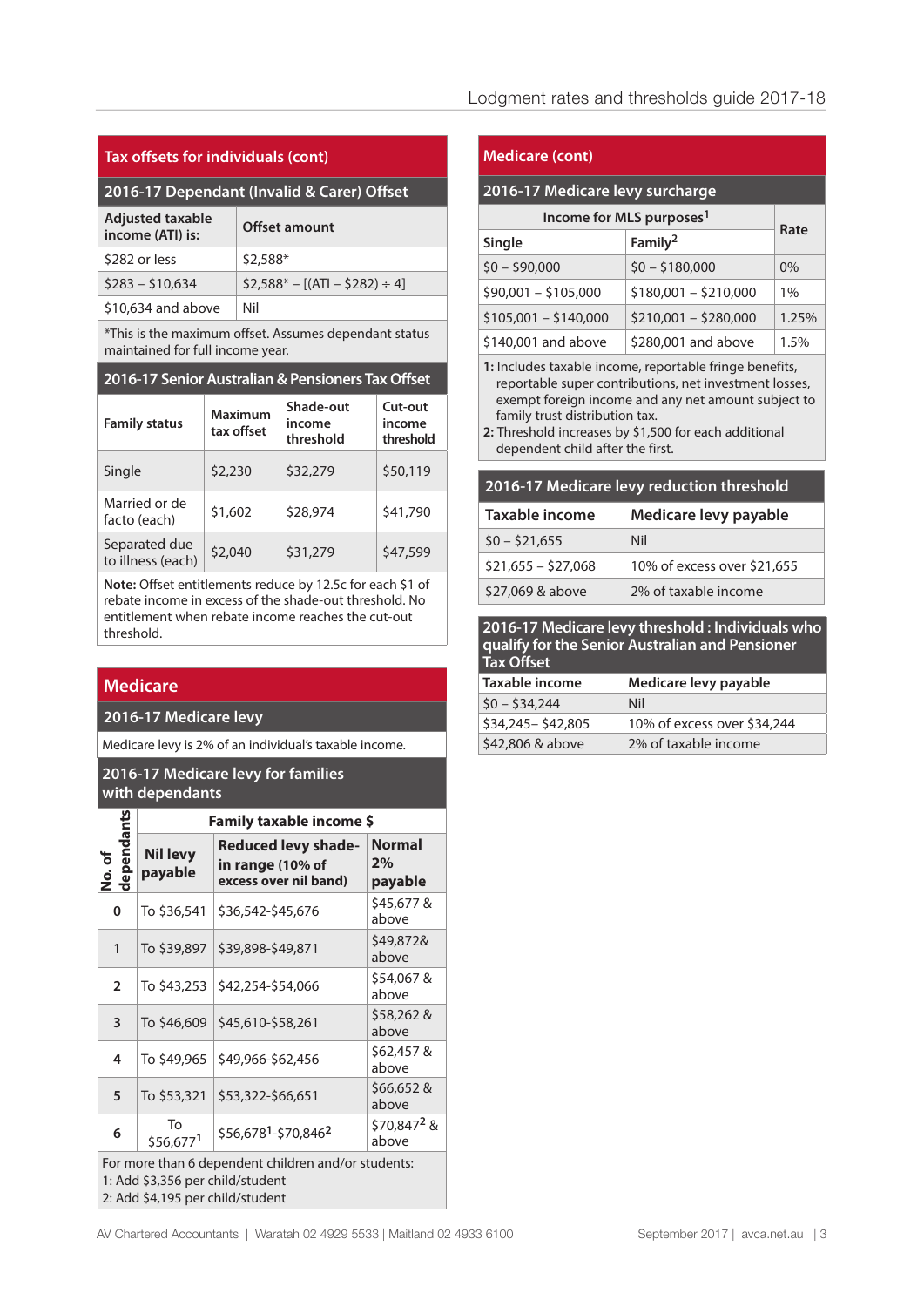## **2016-17 HELP compulsory repayments**

| <b>HELP repayment income (HRI)</b> | Rate (of HRI) |
|------------------------------------|---------------|
| Below \$54,869                     | Nil           |
| \$54,869-\$61,119                  | 4%            |
| \$61,120-\$67,368                  | 4.5%          |
| \$67,369-\$70,909                  | 5%            |
| \$70,910-\$76,222                  | 5.5%          |
| \$76,223-\$82,550                  | 6%            |
| \$82,551-\$86,894                  | 6.5%          |
| \$86,895-\$95,626                  | 7%            |
| \$95,627-\$101,899                 | 7.5%          |
| \$101,900 and above                | 8%            |
| 2016-17 SFSS compulsory repayments |               |
| <b>Repayment income (RI)</b>       | Rate (of RI)  |
| Below \$54,869                     | Nil           |
| \$54,869-\$67,368                  | 2%            |
| \$67,369-\$95,626                  | 3%            |
| \$94,332 and above                 | 4%            |

| 2017-18 HELP compulsory repayments |               |  |  |
|------------------------------------|---------------|--|--|
| <b>HELP repayment income (HRI)</b> | Rate (of HRI) |  |  |
| Below \$55,874                     | Nil           |  |  |
| \$55,874-\$62,238                  | 4%            |  |  |
| \$62,239-\$68,602                  | 4.5%          |  |  |
| \$68,603-\$72,207                  | 5%            |  |  |
| \$72,208-\$77.618                  | 5.5%          |  |  |
| \$77.619-\$84.062                  | 6%            |  |  |
| \$84,063-\$88,486                  | 6.5%          |  |  |
| \$88,487-\$97,377                  | 7%            |  |  |
| \$97,378-\$103,765                 | 7.5%          |  |  |
| \$103,766 and above                | 8%            |  |  |

## **2017-18 SFSS compulsory repayments**

| Repayment income (RI) | Rate (of RI) |  |  |
|-----------------------|--------------|--|--|
| Below \$55,874        | Nil          |  |  |
| \$55,874-\$68,602     | 2%           |  |  |
| \$68,603-\$97,377     | 3%           |  |  |
| \$97,378 and above    | 4%           |  |  |

## Lodgment rates and thresholds guide 2017-18

| l Div 7A - benchmark interest rate |       |  |
|------------------------------------|-------|--|
| 2016-17                            | 5.40% |  |
| 2017-18                            | 5.30% |  |

#### **2017-18 CGT improvement threshold**

Improvement threshold

| <b>Motor vehicles</b>                      |          |          |
|--------------------------------------------|----------|----------|
|                                            | 2016-17  | 2017-18  |
| Luxury car tax limit                       | \$64,132 | \$65,094 |
| Fuel efficient luxury car tax limit        | \$75,526 | \$75,526 |
| Car depreciation limit                     | \$57,581 | \$57,581 |
| Maximum input tax credit<br>claim for cars | \$5,234  | \$5,234  |

#### **2016-17 & 2017-18 Cents per km car rates**

The rate is 66 cents per kilometre regardless of engine size.

#### **FBT rates and thresholds**

| <b>FBT and gross-up rates</b> |      |        |        |  |
|-------------------------------|------|--------|--------|--|
| <b>FBT</b> year               | Rate | Type 1 | Type 2 |  |
| $2016 - 17$                   | 49%  | 2.1463 | 1.9608 |  |
| 2017-18                       | 47%  | 2.0802 | 1.8868 |  |

#### **Car fringe benefits**

**Statutory formula method** 

The statutory fraction is 20%\* .

\*Applies to "commitments" entered into from May 2011. Previous statutory fractions based on kms travelled may be used for pre-May 2011 commitments.

| Taxable value of a fringe benefit of a motor<br>vehicle other than a car (c/km basis) |                   |                    |                            |                  |  |
|---------------------------------------------------------------------------------------|-------------------|--------------------|----------------------------|------------------|--|
| <b>FBT</b> year ending                                                                | $0 -$             | 2500 <sub>cc</sub> | Over<br>2500 <sub>cc</sub> | Motor-<br>cycles |  |
| 31-Mar-17                                                                             | 52c               | 63c                |                            | 16c              |  |
| 31-Mar-18                                                                             | 53c               |                    | 63c                        | 16c              |  |
| <b>Record keeping exemption</b>                                                       |                   |                    |                            |                  |  |
| \$8,286<br>2016-17                                                                    |                   | 2017-18            |                            | \$8,393          |  |
| <b>FBT - Benchmark interest rate</b>                                                  |                   |                    |                            |                  |  |
| 2017-18<br>2016-17<br>5.65%                                                           |                   |                    | 5.65%                      |                  |  |
| Car parking threshold                                                                 |                   |                    |                            |                  |  |
| 2016-17                                                                               | \$8.48<br>2017-18 |                    |                            | \$8.66           |  |